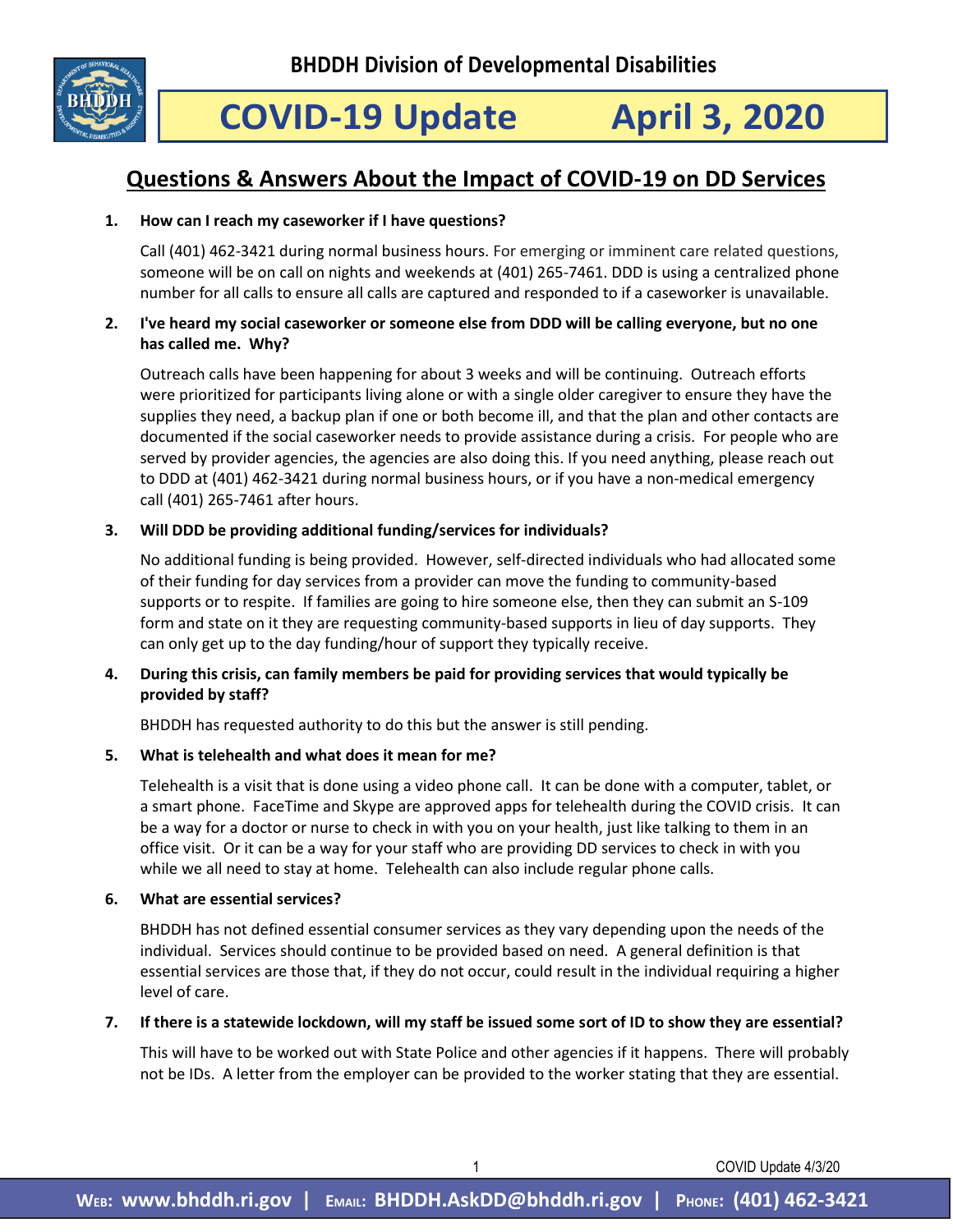#### **8. Can services be provided in my house?**

Yes, home-based services are allowed if they are deemed essential by the individual and family.

#### **9. How does the guidance to stop "non-essential home visits" apply to self-directed individuals?**

If the visits are deemed essential by the individual and their family, they should continue and follow all CDC guidelines. See the CDC website at [cdc.gov/coronavirus.](http://www.cdc.gov/coronavirus)

#### **10. What can be done if someone is experiencing a behavioral health emergency?**

BH Link is an available resource and can now provide telehealth services as well. BH Link's goal is to connect people seamlessly to ongoing treatment. BH Link's mission is to ensure all Rhode Islanders experiencing mental health and substance use crises receive the appropriate services they need as quickly as possible in an environment that supports their recovery. Call 911 if there is risk of immediate danger. For more information visit the BH Link website at www.bhlink.org for confidential support and to get connected to care:

CALL (401) 414-LINK (5465) If under 18 CALL: (855) KID(543)-LINK(5465) Visit the 24-HOUR/7-DAY TRIAGE CENTER at 975 Waterman Avenue, East Providence, RI

### **11. How can families refer consumers who require additional services for health or behavioral health or other reasons that are the result of decreased staff time/social distancing/quarantine?**

There are no changes in the BHDDH referral process. For medical health, contact the consumer's doctor. For behavioral health, resources such as BH Link will remain available. Some services can now be provided via telephonic/ telehealth processes. If you need help finding additional resources, contact your social worker by calling BHDDH at 462-3421 Monday - Friday from 8:30am-4pm.

### **12. With a limited workforce and families forced to stay home, what are the options for transportation?**

Families can transport or uber/taxi can be used. RIPTA and Ride are continuing to operate, and MTM is still available for medical trips. Alternative transportation options can be paid through a Fiscal Intermediary (FI). To allocate funds for an FI for transportation, you would need to submit a new purchase order.

# **13. Self-Directed Programs need to have in place a way to call for emergency direct care providers when our regular staff are unable to come to work. There are many people out of work who could be recruited to be care givers. We need a coordinated system in place.**

BHDDH recommends utilizing Care.com a[t www.care.com/rineed,](http://www.care.com/rineed) which is providing free access to their website. Individuals can use this website to find direct care or to volunteer to provide direct care. Enter N/A where it asks "Where do you work?". BHDDH is reviewing additional options.

**14. Are you aware of any state resources that are available or in development related to self-directed support workers? I am looking for guidance on what employer responsibilities are, particularly related to compensation and unemployment if hours are reduced or restricted, and movement within the community.**

Employees can collect unemployment. If there are specific questions about this, individuals should reach out to their Fiscal Intermediary (FI) who can provide them with information.

#### **15. If I self-direct, can I provide paid sick leave, paid family leave, and paid medical leave?**

No, funding cannot be used for paid leave. If a staff person is unable to work due to illness or is laid off, the staff can collect RI Temporary Disability Insurance (TDI) or unemployment. Staff should go to the DLT website to file for TDI at: [www.dlt.ri.gov/tdi/](http://www.dlt.ri.gov/tdi/) or unemployment a[t www.dlt.ri.gov/ui/](http://www.dlt.ri.gov/ui/)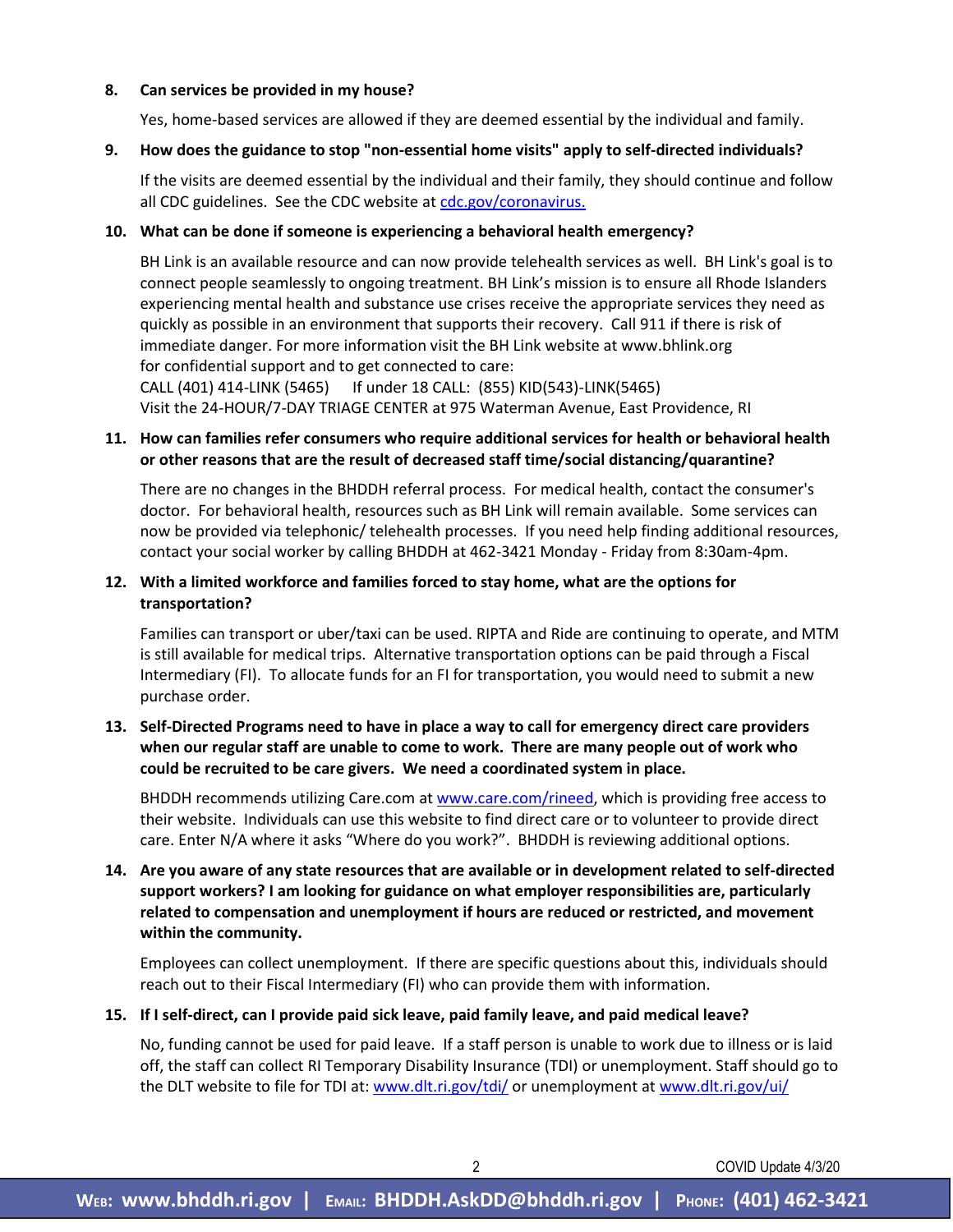### **16. If my family member loses their job because of COVID-19 closures, should they apply for unemployment? What if they have more than one job, but only lose one.**

Unemployment is generally available for lost wages even if the worker has a second job, or from wages lost if hours are cut instead of layoffs. It's recommended to contact DLT about your specific circumstances. See the DLT website for more information[: http://www.dlt.ri.gov/ui/](http://www.dlt.ri.gov/ui/)

#### **17. Should an individual continue working if their employer gives them the opportunity?**

That is the individual's choice. Each individual should understand their risk factors and how to stay safe, then make an informed decision about whether to keep working or not.

#### **18. If an individual develops symptoms of the virus, what should be done?**

If you suspect that you or someone you're caring for has COVID-19, call your primary care physician. Do not go into your doctor's office, urgent care center, or the Emergency Room without calling first. Medical offices and hospitals have COVID-19 protocols to protect other patients and staff. If the individual is having a health emergency, call 911 and let the operator know that you suspect COVID-19 so the EMTs can be prepared when they get to your home.

Please report the suspected virus for an individual receiving services or any other household member to BHDDH through a phone call to the QA hotline at (401) 462-2629 or your provider should report it to QA. BHDDH is reporting to the Dept of Health and will follow up with you.

#### **19. What quarantine practices should we use?**

All households should follow the CDC and RI Department of Health guidance on quarantine and caring for people who are sick. [https://www.cdc.gov/coronavirus/2019-ncov/if-you-are-sick/care](https://www.cdc.gov/coronavirus/2019-ncov/if-you-are-sick/care-for-someone.html)[for-someone.html](https://www.cdc.gov/coronavirus/2019-ncov/if-you-are-sick/care-for-someone.html)

#### **20. Are there alternative locations for quarantine?**

RIEMA and the Dept of Health are leading efforts to address quarantine / isolation. We do not have specific information about this yet.

#### **21. What precautions should individuals take if they choose to work?**

Follow the CDC and RI Department of Health guidelines. Wash your hands often and for at least 20 seconds. Do not touch your face. Keep 6 feet away from other people. And don't go to work if you feel sick.

#### **22. Will the State provide DSP training specific to COVID-19 emergency?**

It is each employer's responsibility to ensure their staff have the needed information and training. RI Dept of Health has put out guidelines for home care at: <https://www.cdc.gov/coronavirus/2019-ncov/downloads/guidance-home-care.pdf> and the CDC page has a lot of information as well at <https://www.cdc.gov/coronavirus/2019-ncov/faq.html>

#### **23. If my family member has an emergency, where should I go? Who should I call?**

For medical emergencies, call 911 and tell the operator if it is a COVID-19 related emergency. For behavioral health emergencies, call BH Link at (401) 414-LINK(5465) If under 18 CALL: (855) KID(543)-LINK(5465) Visit the 24-HOUR/7-DAY TRIAGE CENTER at 975 Waterman Avenue, East Providence, RI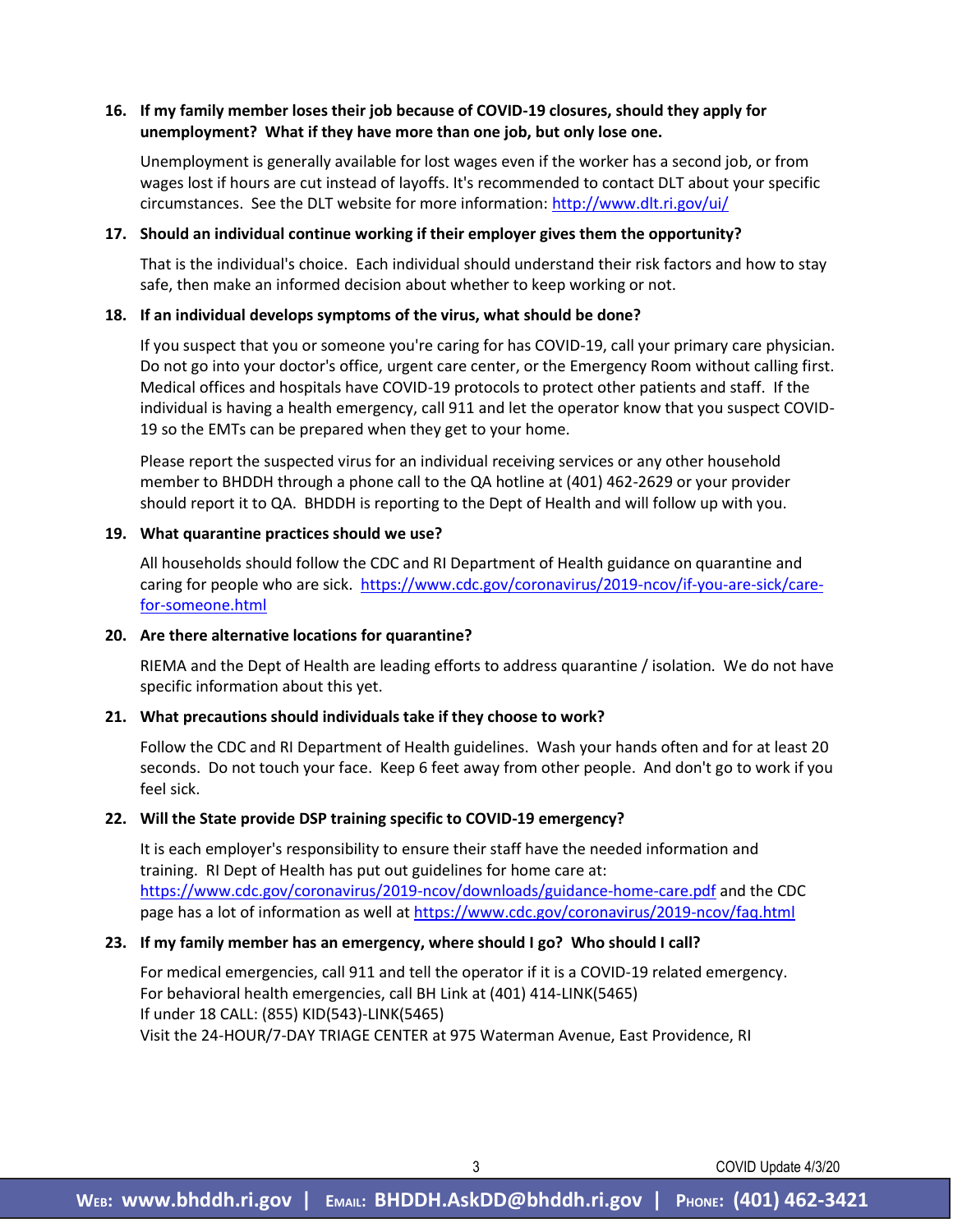#### **24. If my family member needs to be hospitalized, will hospital staff receive instruction re: how to treat people with I/DD?**

BHDDH will provide this concern and recommendation to RIEMA.

# **25. If the need should arise for a son/daughter/loved one with a significant developmental disability and numerous serious health issues to be hospitalized for COVID19, would a parent or other caregiver with healthcare power of attorney be able to accompany that person and remain with them in the hospital during the duration of their stay?**

Call the hospital directly for guidance or call the RI Dept of Health (RIDOH) COVID-19 Hotline at (401) 222-8022 or 211 after hours; or email [RIDOH.COVID19Questions@health.ri.gov](mailto:RIDOH.COVID19Questions@health.ri.gov) or visit their website at [https://health.ri.gov/covid/.](https://health.ri.gov/covid/) If restrictions are in place, we encourage families to put together concise information about their loved one for the hospital staff in advance.

#### **26. What can I do to prepare my family member for any hospitalization? What can or should I bring to the hospital?**

Bring a concise information sheet that includes: Basic information such as name and date of birth, immediate contacts, medical/behavioral health needs, diagnoses, how the individual communicates, what medications they are taking, dietary restrictions and eating guidelines. For an example, the Florida Center for Inclusive Communities has developed a Health Passport for hospital visits, which can be found in English, Spanish, and Chinese a[t flfcic.fmhi.usf.edu/resources/materials/health.html](http://flfcic.fmhi.usf.edu/resources/materials/health.html) 

#### **27. What do we do if an ISP is due and how will services be authorized if a new ISP cannot be developed?**

DDD has developed a simple form for use by individuals who assert that their current plan continues to meet their needs. You can find the new Interim ISP COVID-19 form on the BHDDH website under Forms and Policies, or this link:

[https://bhddh.ri.gov/developmentaldisabilities/pdf/Interim%20ISP%20COVID-](https://bhddh.ri.gov/developmentaldisabilities/pdf/Interim%20ISP%20COVID-19%20v2%20fillable%20form.pdf)[19%20v2%20fillable%20form.pdf](https://bhddh.ri.gov/developmentaldisabilities/pdf/Interim%20ISP%20COVID-19%20v2%20fillable%20form.pdf)

#### **28. What do we do if we have supplemental funding with an S110 that is about to expire?**

Individuals who have an S-110 that is ending can send in an S-109 form filled out so we can extend the funding that is currently in place, if an individual is still in need of it. The extension will be for a quarter, but can be extended if needed. Forms can be found on the BHDDH website at [https://bhddh.ri.gov/developmentaldisabilities/forms\\_provider.php](https://bhddh.ri.gov/developmentaldisabilities/forms_provider.php)

#### **29. How will the state pay for assistive technology or other costs for responding to this crisis and implementing an individual's person-centered service plan?**

The public health emergency has not changed the funding mechanisms for assistive technology. If someone requires assistive technology or other goods and services, they will be able to access it through general Medicaid or through waiver-funded services as usual.

## **30. How will SSI/SSDI/Medicaid be affected if someone collects unemployment, including the additional \$600 per week, and/or by the stimulus package?**

BHDDH does not administer social security benefits. Please consult with the Social Security Administration.

#### **31. Do providers still need to collect cost of care?**

Yes, all collections should continue until otherwise directed. The State is seeking permission from Medicaid to waive this, but has not yet received permission.